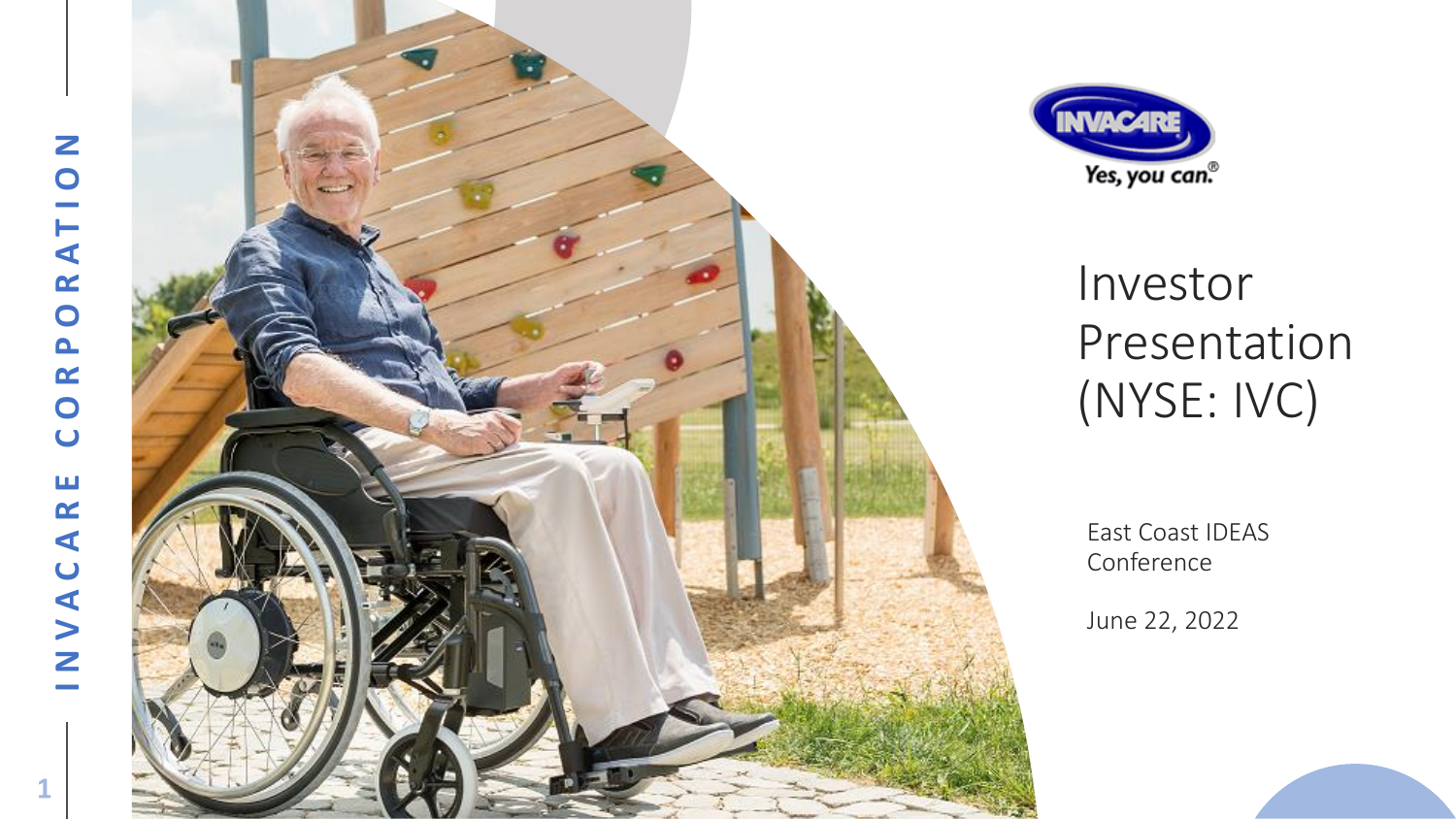### Forward Looking Statements

INVACARE CORPORATION Z  $\bullet$ **Contract**  $\vdash$  $\blacktriangleleft$  $\alpha$  $\bullet$  $\mathbf{\Omega}$  $\alpha$  $\bullet$  $\overline{\mathbf{C}}$ ш  $\alpha$  $\blacktriangleleft$  $\overline{\mathbf{C}}$ NVA

This presentation contains forward-looking statements within the meaning of the "Safe Harbor" provisions of the Private Securities Litigation Reform Act of 1995. Forward-looking statements are those that describe future outcomes or expectations that are usually identified by words such as "will," "should," "could," "plan," "intend," "expect," "continue," "forecast," "believe," and "anticipate" and include, for example, any statement made regarding the company's future results, financial condition and the impact of COVID-19. Actual results may differ materially as a result of various risks and uncertainties, including those expressed in the cautionary statements and Risk Factors sections in the company's annual reports on Form 10-K, quarterly reports on Form 10-Q and other filings with the Securities and Exchange Commission. The company may not be able to predict and may have little or no control over many factors or events that may influence its future results and, except as required by law, shall have no obligation to update any forward-looking statements. .

Financial results presented are as of March 31, 2022, unless otherwise noted. Forward-looking information reported on a specified date is provided herein as of such date and is not updated or reaffirmed as of a later date hereby.

#### Non-GAAP Measures .

This presentation will reference certain non-GAAP financial information, including, but not limited to, Adjusted EBITDA, constant currency net sales and free cash flow. For a description and reconciliation of non-GAAP measures presented in this document, please see the Appendix attached to this presentation. Any non-GAAP financial information is not a substitute for, and should be read in conjunction with, GAAP financial information.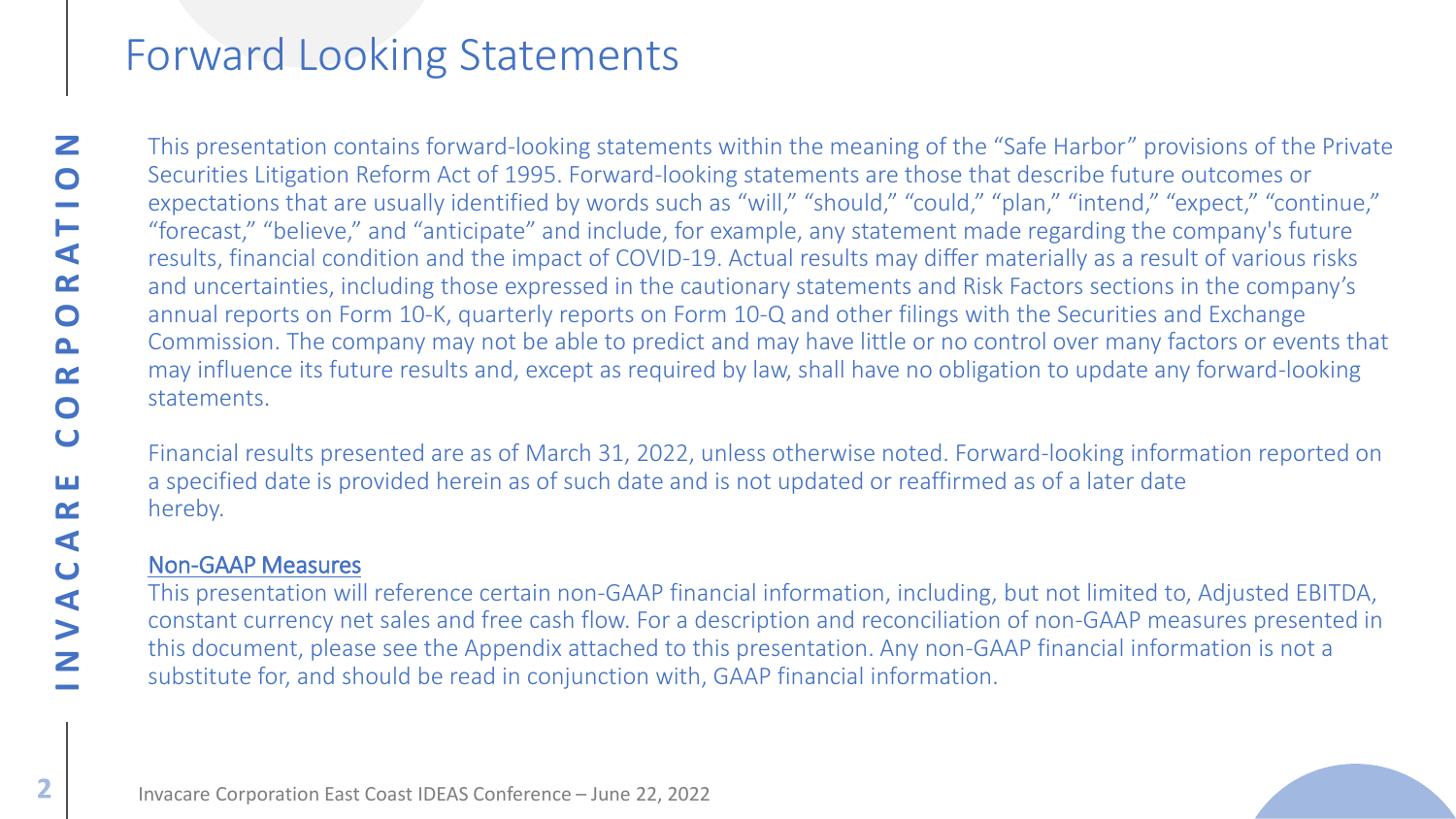### Invacare at-a-Glance



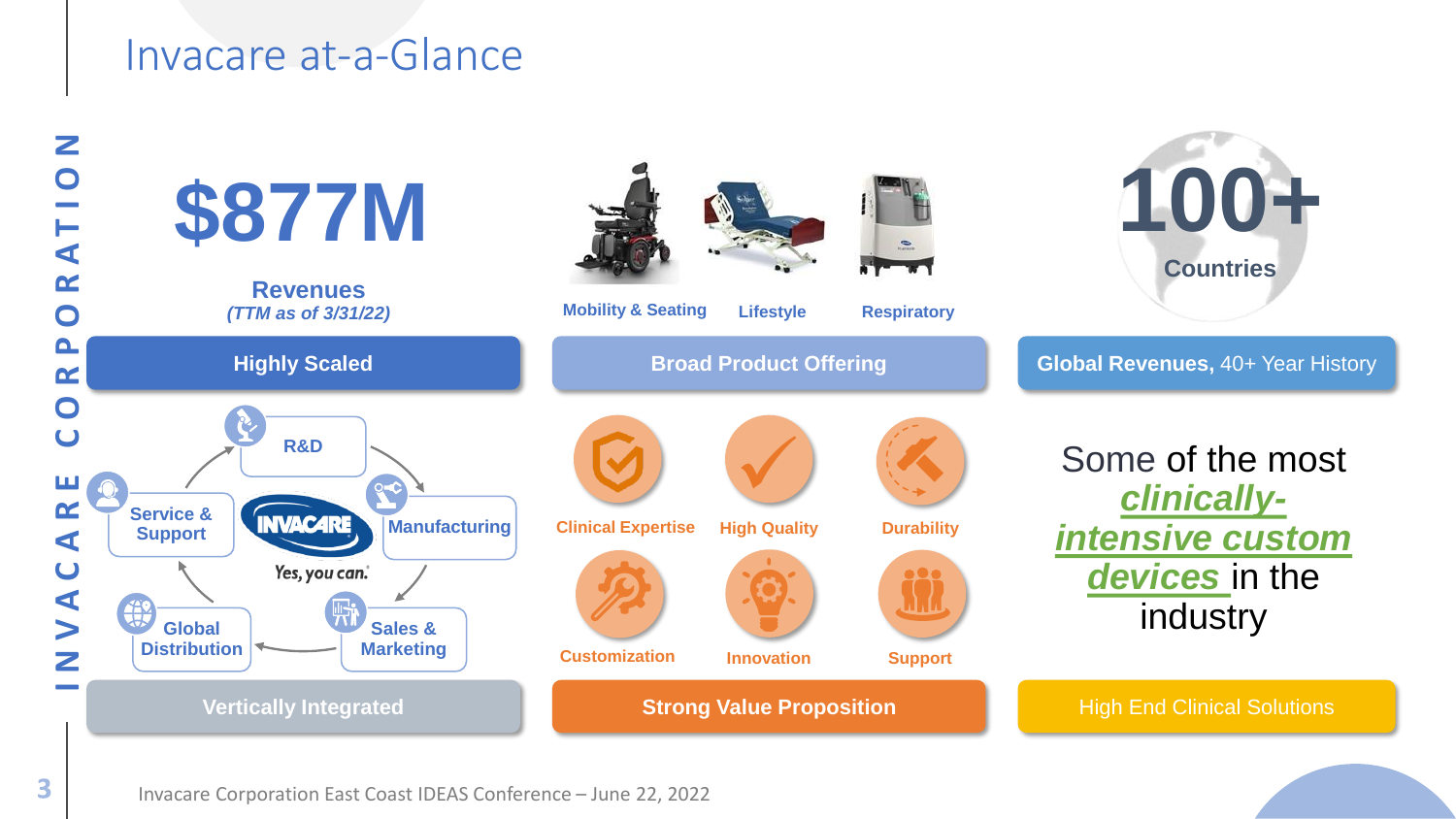## Solutions Across The Continuum Of Care

Providing essential clinical solutions for broad range of conditions

#### Solution Areas (24-Hours of Care)



#### **Custom power and manual wheelchairs and custom seating**

- Alternative drive controls and touch-screen technology
- Advanced power positioning systems
- Power add-ons



#### **Home care and long-term care beds and therapeutic support surfaces**

- **•** Pressure relief for wound healing and prevention
- Continued pressure monitoring



#### **Respiratory therapy products**

- Stationary and portable oxygen concentrators
- HomeFill<sup>®</sup> Oxygen systems



#### Safe patient handling and hygiene

- Patient transfer and bathing equipment for resident and caregiver safety
- Daily hygiene products

| <b>Conditions</b> | <b>Congenital</b>                                                  | <b>Acquired</b>                                                                                                              | <b>Degenerative</b>                                                                       |
|-------------------|--------------------------------------------------------------------|------------------------------------------------------------------------------------------------------------------------------|-------------------------------------------------------------------------------------------|
|                   | <b>Cerebral Palsy</b><br><b>Muscular Dystrophy</b><br>Spina Bifida | Stroke<br><b>Spinal Cord Injury</b><br><b>Traumatic Brain Injury</b><br><b>Post Acute Recovery</b><br><b>Pressure Ulcers</b> | <b>Multiple Sclerosis</b><br>ALS<br><b>COPD</b><br><b>Bariatric</b><br><b>Age Related</b> |
| Settings          |                                                                    |                                                                                                                              |                                                                                           |



**Invacare provides solutions outside high acuity settings and the Homecare expansions of the Acuity Settings and Homecare Reports of the Homecare Reports of the Homecare Reports of the Homecare Reports of the Acuity Settin** 

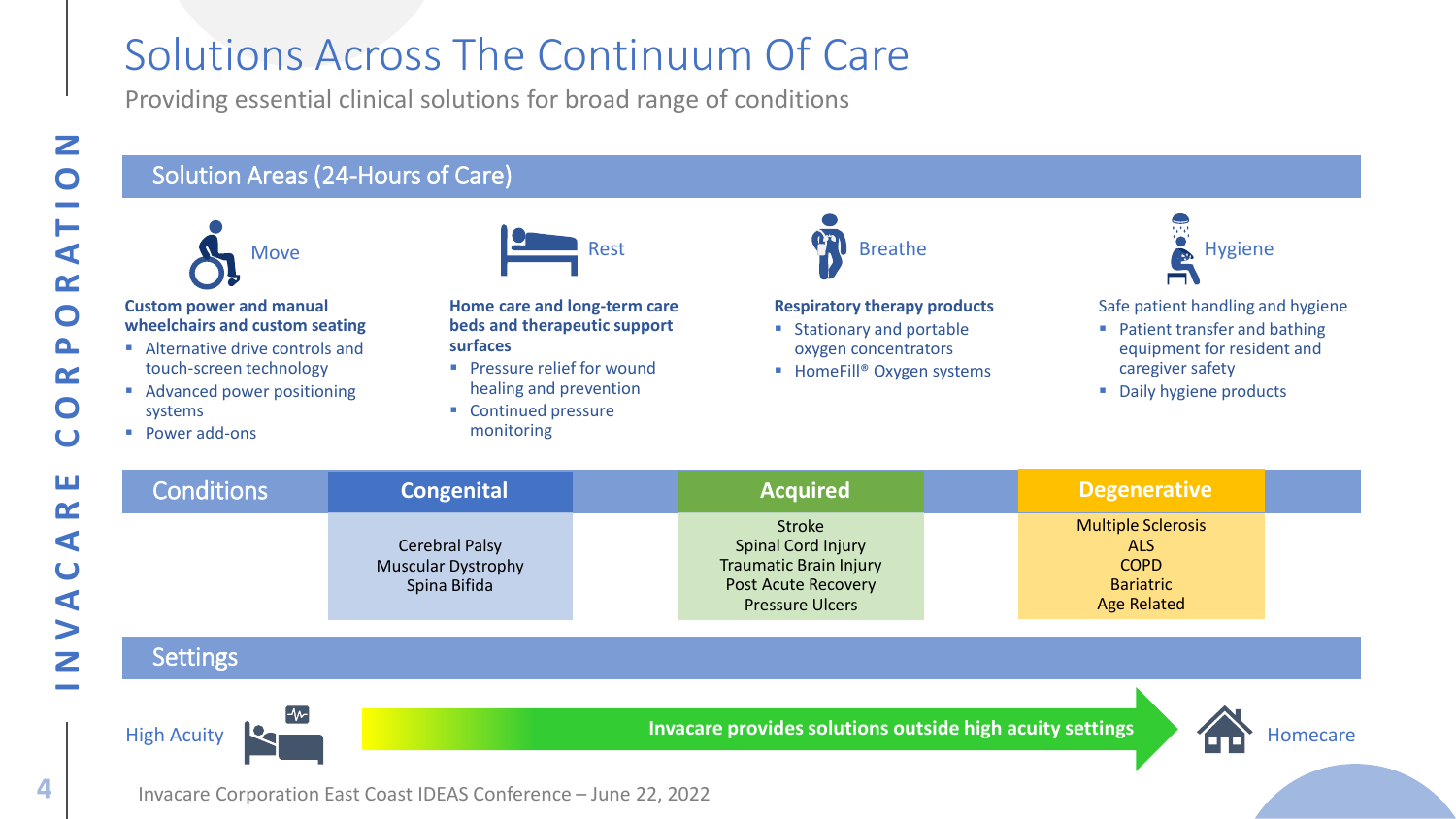# Broad and Expanding Product Portfolio with High Clinical Value



*\* TTM reported net sales as of March 31, 2022; excludes Services and Rentals*

*Mission-critical stationary and portable oxygen medical devices*



Systems

9L/10L Oxygen Concentrators

Disposable



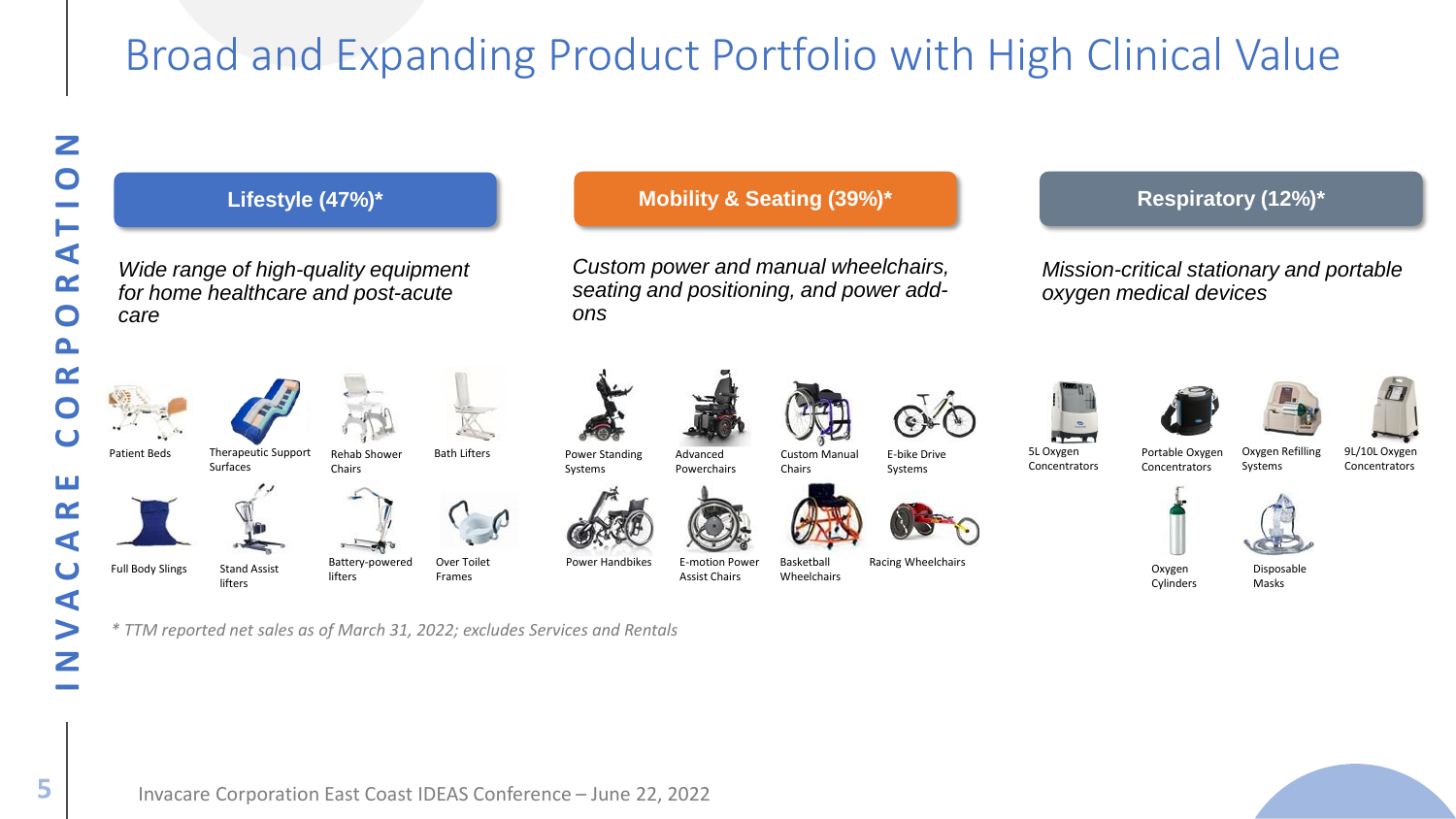### Innovation Pipeline



 $\mathbf\Omega$ 

 $\blacktriangleleft$ œ

 $\bigcap$ 

 $\blacksquare$  $\alpha$ 

 $\mathbf\Omega$  $\cup$ 

ш  $\mathbf{\alpha}$  $\blacktriangleleft$ 

> $\blacktriangleleft$  $\blacktriangleright$

Z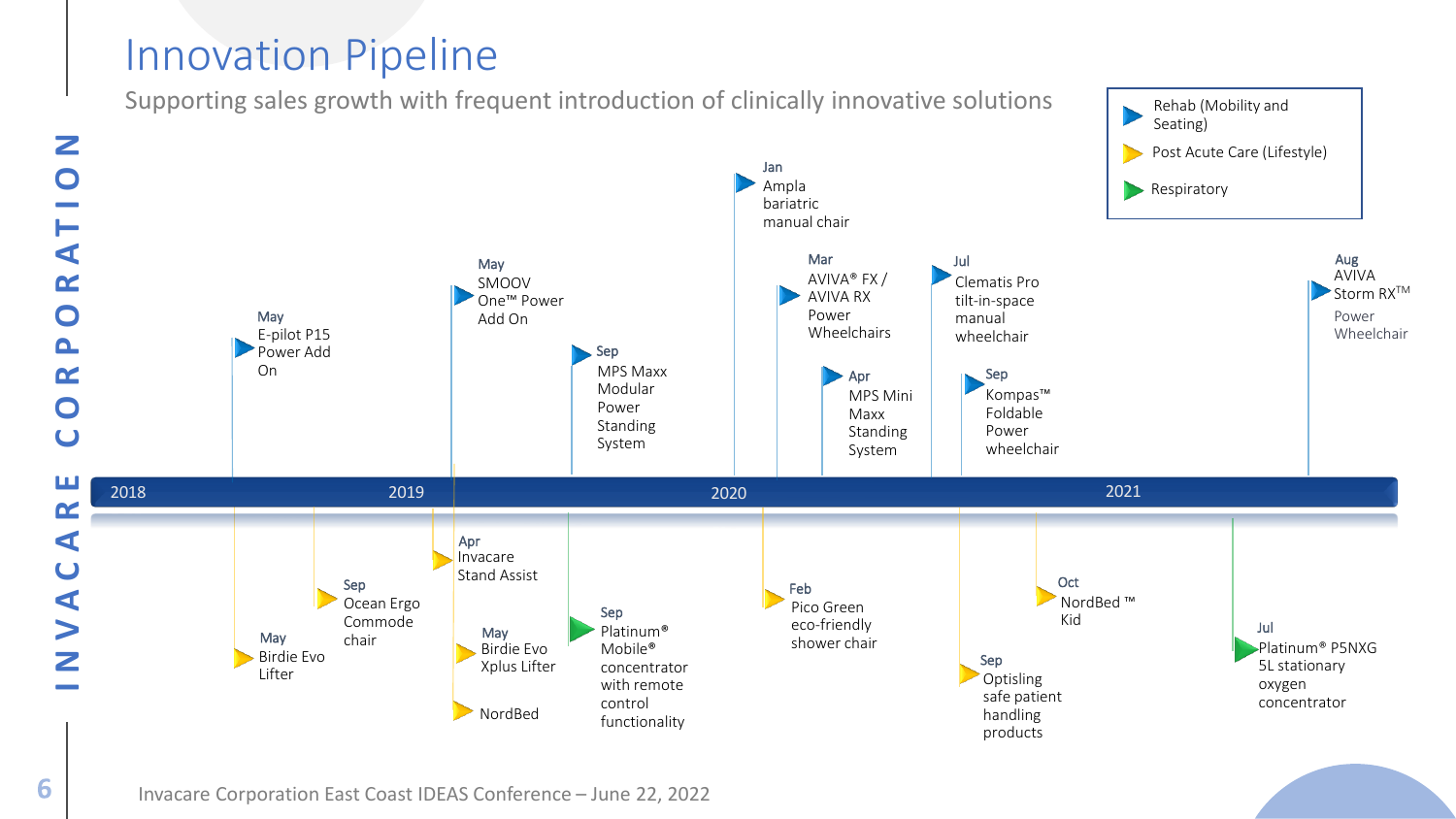### Global Sales and Distribution Model with Unique Footprint



13485:2016

9001

14001



Invacare Corporation East Coast IDEAS Conference – June 22, 2022

7

Z

 $\mathbf O$ 

┝  $\blacktriangleleft$  $\alpha$ 

 $\mathbf O$ 

 $\blacksquare$  $\alpha$ 

 $\mathbf O$  $\cup$ 

ш  $\alpha$ 

 $\blacktriangleleft$  $\overline{\mathbf{C}}$ 

 $\blacktriangleleft$  $\blacktriangleright$ 

Z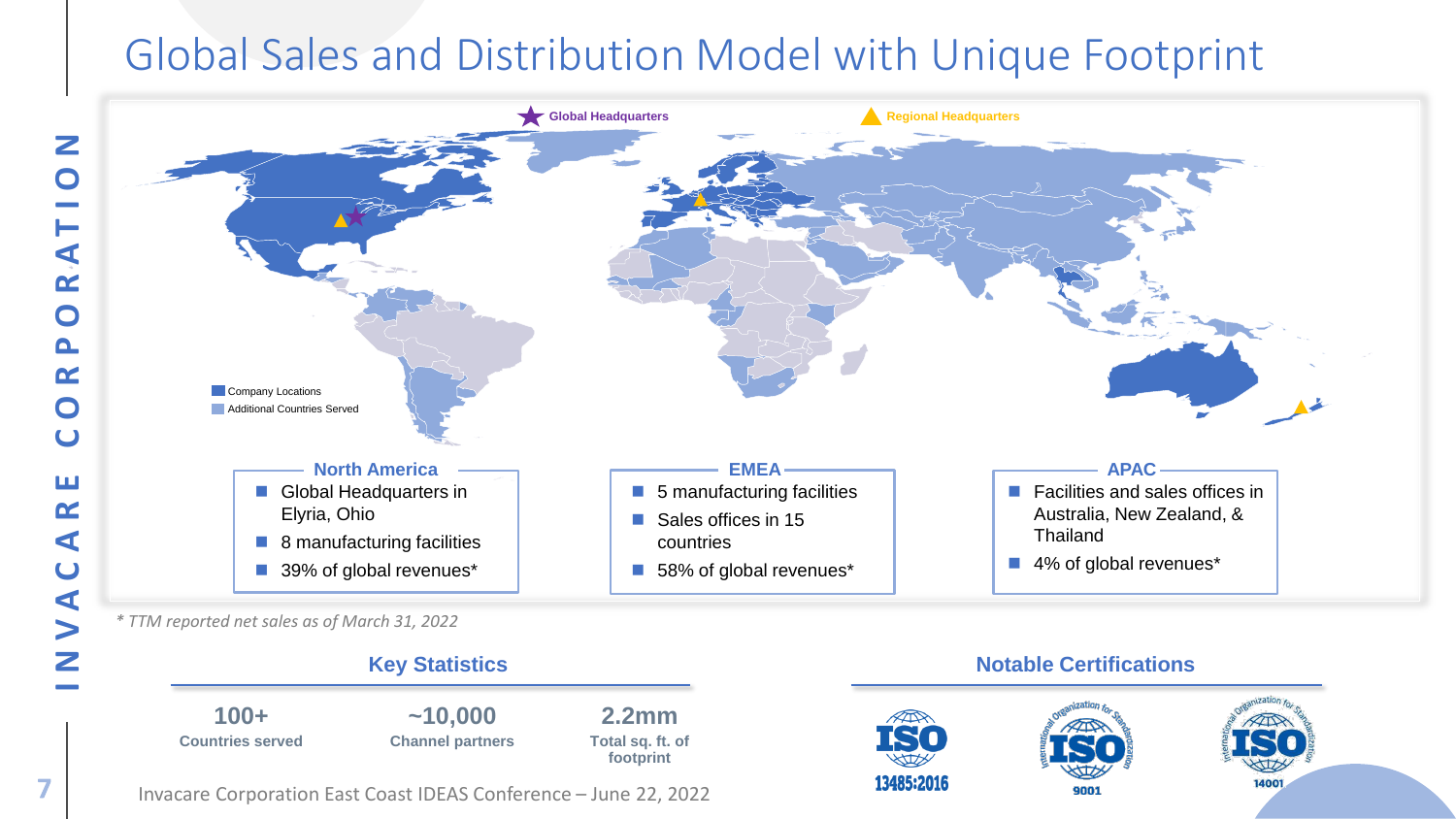# Large Global Market Opportunity with Attractive Industry Tailwinds

Acuity Care



#### Invacare Corporation East Coast IDEAS Conference – June 22, 2022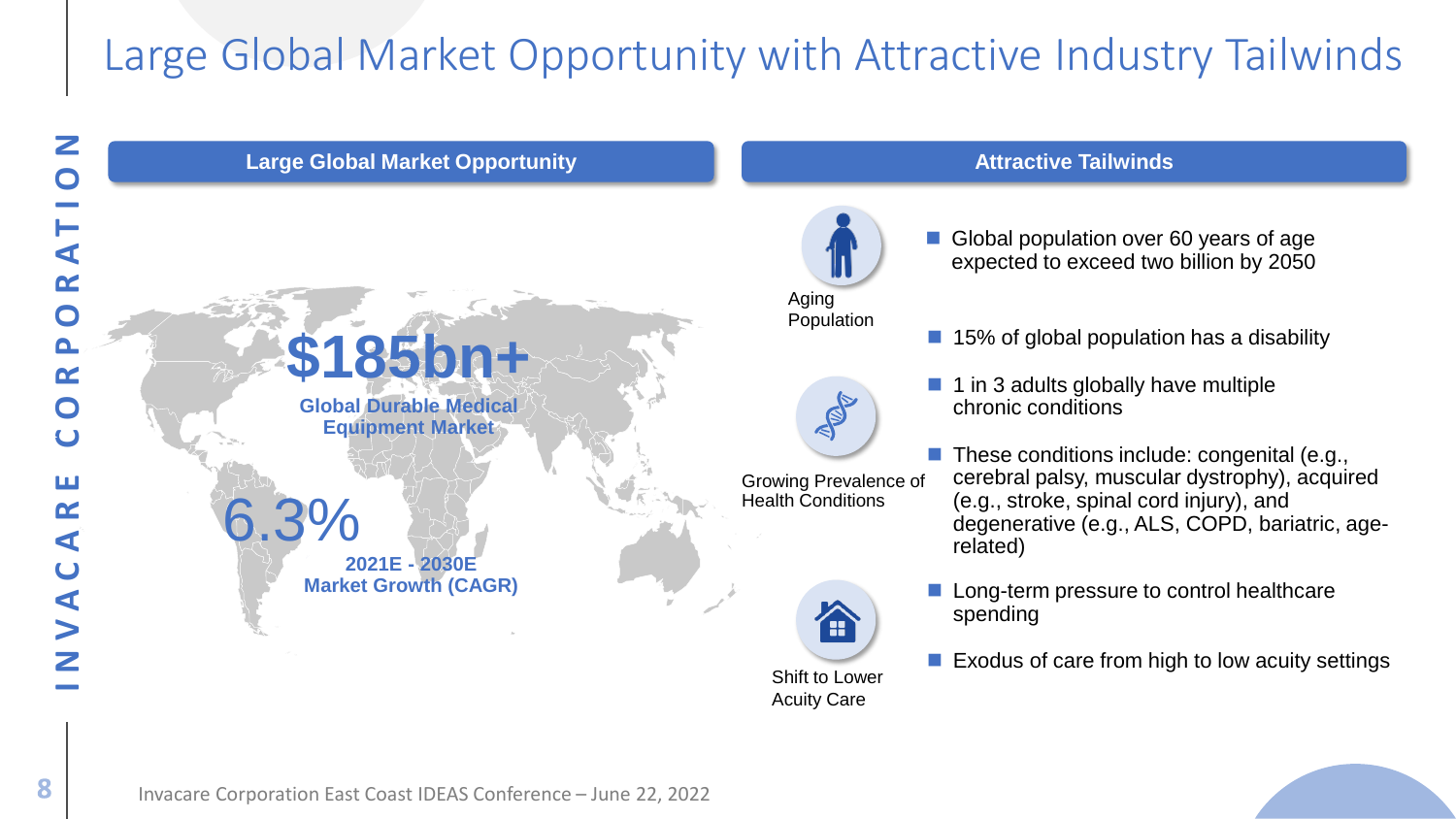### Investment Highlights

Large global market opportunity with attractive industry tailwinds

2

5

6

7

8

**1**

- Leading global manufacturer and distributor of essential clinical solutions for home healthcare and long-term care settings
- Highly differentiated clinical and technical expertise 3
	- 4 Global sales and distribution model with unique footprint
	- Culture of innovation fueling advanced new product pipeline
	- Transformational platform investments completed to support future growth
- Scalable financial profile with strong business momentum
- Strong executive leadership across all functions and regions with a deep bench of talent